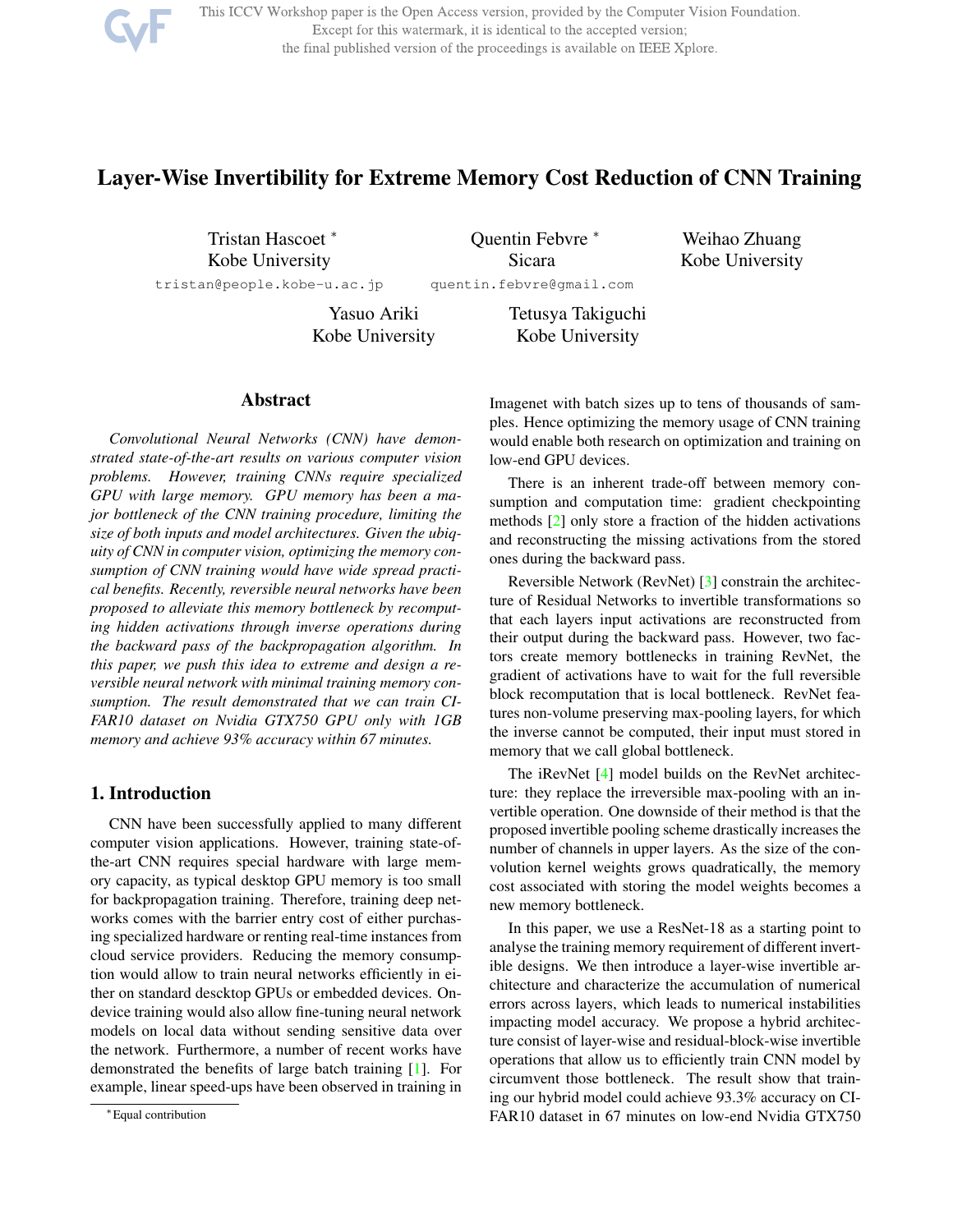GPU only with 1GB memory.

## 2. Memory footprint

We denote the memory footprint of training a neural network as a value  $M$  in bytes. The memory footprint represents the peak memory consumption during an iteration of training forward and backward pass. The total memory footprint  $\mathcal{M} = \mathcal{M}_{\theta} + \mathcal{M}_{z} + \mathcal{M}_{\delta}$  consist of the sum of model weights, hidden activations and gradients.

The vanilla ResNet-18 do not use reversible computations so that the input activations need to be accumulated in memory during the forward pass for the computation of the weight gradients during in backward pass. Hence the peak memory footprint of training a vanilla ResNet happens at the beginning of the backward pass. Training this model on a batch of 32 RGB image of  $240 \times 240$  requires 12.5 MB to store the model weights, and 3.8 GB of hidden layers activation and gradient, for a total of  $\mathcal{M} = 3.81$  GB. The memory cost of the hidden activations is thus the main memory bottleneck of CNN training.

Reversible blocks have analytical inverses that allow recomputation of both their input and hidden activations. The peak memory consumption of a RevNet, happens in the backward pass through the first reversible block. Following our previous example, a RevNet closely mimicking the ResNet-18 requires  $\mathcal{M} = 1.19$  GB and 12.7 MB weights.

The iRevNet is fully invertible as it replaces max-pooling layers with invertible pooling layers. But, it requires 171 MB tostore its wights and  $\mathcal{M} = 1.35$  GB.

## 3. Methods

The memory bottleneck of RevNet and i-RevNet comes from the accumulation of hidden activations within a reversible block, upon their inverse computation during the backward pass before their gradient computation. In order to circumvent this local memory bottleneck, we aim to minimize the size of revertible blocks. In the extreme case, each revertible block consists of a unique layer: these are layerwise invertible operations. As we shall shortly dscuss, these invertible operations introduce numerical error. Hence, we propose a hybrid model combining layer-wise and blockwise reversible operation to resolve the local memory bottleneck at the cost of a small additional computation cost. The following section describes such invertible layers, and, in Section 3.2, we introduce the hybrid architecture.

#### 3.1. Layer-wise invertibility

Invertible batch normalization As batch normalization is not a bijective operation, it does not admit an analytical inverse. However, the input can be recomputed from the output at the minimal memory cost of saving the channelwise mean and standard derivation statistics of the input batch.

We characterize the factor  $\alpha$  of reduction of signal to noise ratio (SNR) through the inverse reconstruction. Let us consider a toy layer with only two channels and parameters  $\beta = [0, 0]$  and  $\gamma = [1, \rho]$  of first and second order moment parameters  $\beta$  and  $\gamma$ . For simplicity, let us consider an input signal  $x$  independently and identically distributed across both channels with zero mean and standard deviation 1 so that, in the forward pass, we have:

$$
\alpha = \frac{snr(x)}{snr(y)}\tag{1a}
$$

$$
\alpha = \frac{||x||^2}{||\epsilon_x||^2} \frac{||\epsilon_y||^2}{||y||^2}
$$
 (1b)

$$
\alpha = \frac{4}{\left(1 + \frac{1}{\rho^2}\right) \times \left(1 + \rho^2\right)}\tag{1c}
$$



Figure 1. Illustration of the numerical errors arising from batch normalization layers.

Figure 1 shows the expected evolution of  $\alpha$  through our toy layer for different values of the factor  $\rho$ . To validate our formula, we empirically evaluate  $\alpha$  for normal Gaussian inputs x and output noise  $\epsilon^y$  and find it to closely match the theoretical results given by equation 1.

Invertible activation function A good invertible activation function must be bijective (to guarantee the existence of an inverse function), and non-saturating (to prevent numerical errors). For these properties, we focus our attention on Leaky ReLUs. The analysis of the numerical errors yielded by the invertible Leaky ReLU follows a similar reasoning as the toy batch normalization example. We can think of the leaky ReLU as artificially splitting the input  $x$  across two different channels, one channel leaving the output unchanged and one channel that divides the input by a factor  $n$  during the forward pass and multiplies its output by a factor  $n$  during the backward pass. The signal to noise ration reduction factor  $\alpha$  can be expressed as:

$$
\alpha = \frac{4}{(1 + \frac{1}{n^2}) \times (1 + n^2)}
$$
 (2)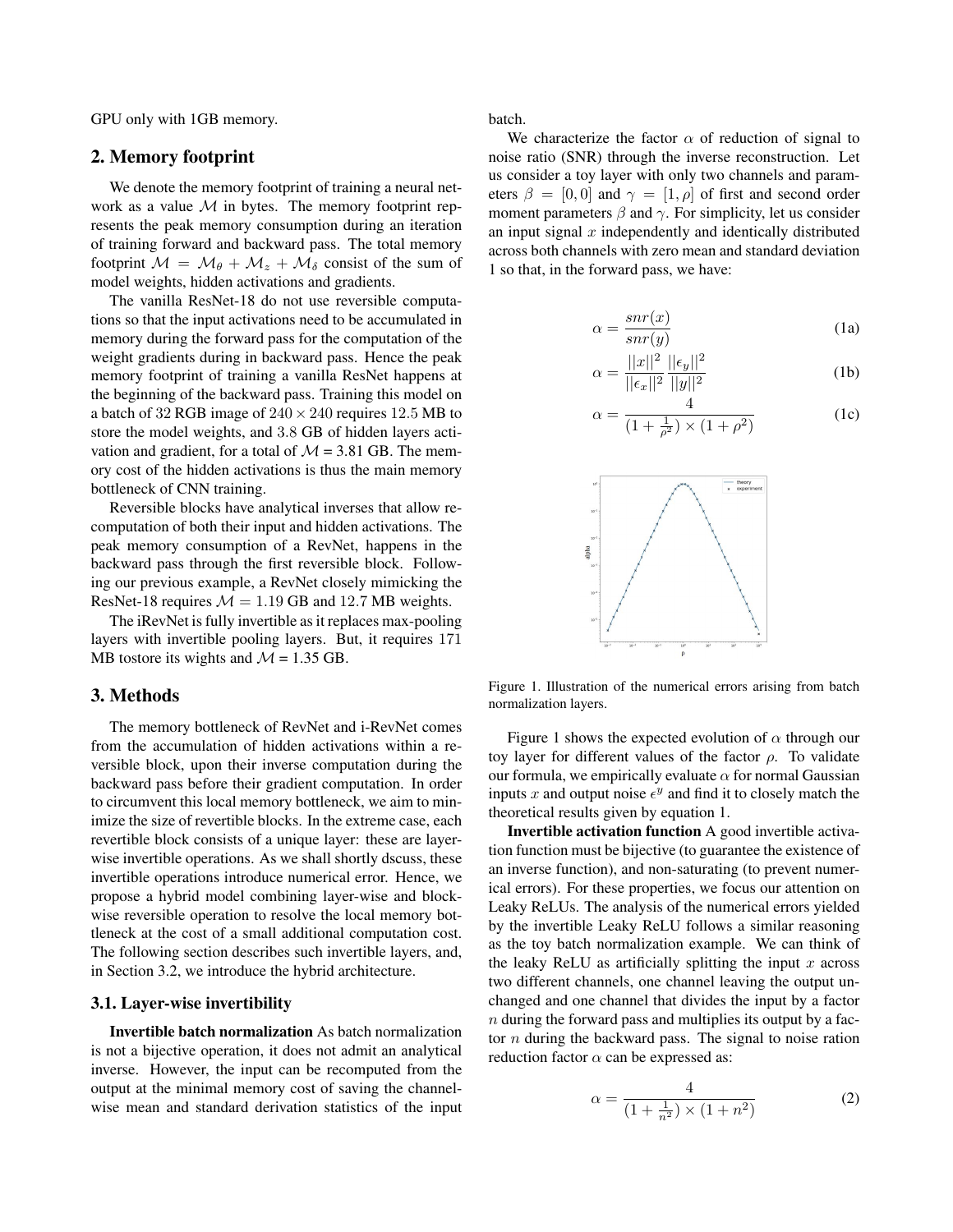Hence numerical errors can be controlled by setting the value of the negative slope n, similarly to the parameter  $\rho$ in the toy batch normalization example.

Pooling In iRevNet, the authors propose an invertible pooling operation that operates by stacking the neighboring elements of the pooling regions along the channel dimension. We propose a new pooling layer that stacks the elements of neighboring pooling regions along the batch size instead of the channel size to circumvent quadratic increase in weight memory. We refer to both kind of pooling as channel pooling  $P_c$  and batch pooling  $P_b$  respectively. The reshaping operation performed by both pooling layers can be formalized as follows:

$$
\mathcal{P}_c: \mathbb{R}^{bs \times c \times h \times w} \to \mathbb{R}^{bs \times 4c \times \frac{h}{2} \times \frac{w}{2}}
$$
 (3a)

$$
\mathcal{P}_b: \mathbb{R}^{bs \times c \times h \times w} \to \mathbb{R}^{4bs \times c \times \frac{h}{2} \times \frac{w}{2}}
$$
 (3b)

The  $bs$  refers to the batch size,  $c$  to the number of channels and  $h \times w$  to the resolution.

Invertible convolutions The inverse of a convolution is called deconvolution. However, deconvolution is computationally expensive and prone to numerical errors. We choose to implement invertible convolutions using the channel partitioning scheme as the reversible block design. Hence, in our architecture, invertible convolutions, can be seen as minimal reversible blocks in which both modules consist of a single convolution. Gomez *et al.* [3] found the numerical errors introduced by reversible blocks to have no impact on the model accuracy.

Full architecture Putting together the above building blocks. The peak memory usage for training iteration of this architecture requires  $M = 590$  MB including 29.6 MB gradients. Similar to RevNet, the recomputation of activations during the backward pass comes with an additional computational cost similar to a forward pass.

In Figure 3, we compare the evolution of the accuracy in both settings for different depth and negative slopes. For small depths (or high negative slopes), in which the numerical errors are minimum, both models yield similar accuracy.



Figure 2. Impact of the numerical errors on the accuracy of layerwise invertible models.

As the number of layer  $N$  increases (resp. the negative slope  $n$  decreases), the numerical errors increase, until they reach a threshold above which training diverges.

#### 3.2. Hybrid architecture



Figure 3. Illustration of a hybrid architecture and its peak memory consumption.

Through long chains of layer-wise invertible operations will accumulate numerical errors and show that numerical errors negatively impact model accuracy. To prevent these numerical instabilities, we introduce a hybrid architecture. Figure 3 illustrate our hybrid architecture, combining reversible residual blocks with layer-wise invertible function. Conceptually, the role of the layer-wise invertible layers is to efficiently recompute the hidden activations within the reversible residual blocks at the same time as the gradient propagates to circumvent the local memory bottleneck of the reversible module.

Figure 4 illustrate the backward pass though the hybrid reversible block. The backward pass is made of two phases: First the input activations are recomputed from the output using the Reversible block analytical inverse (middle). During this step, hidden activations are not kept in live memory so as to avoid the local memory bottleneck of the reversible block. Once the input activation recomputed, the gradients are propagated backward through both modules of the reversible blocks (right). During this second phase, hidden activations are recomputed backward through each module using the layer-wise inverse operations, yielding minimal memory footprint.



Figure 4. Illustration of the backpropagation process through a reversible block of our proposed hybrid architecture.

As each layer within these modules is invertible, the hidden activations are computed using the layer-wise inverse along the gradient. The layer-wise inversion allows us to al-